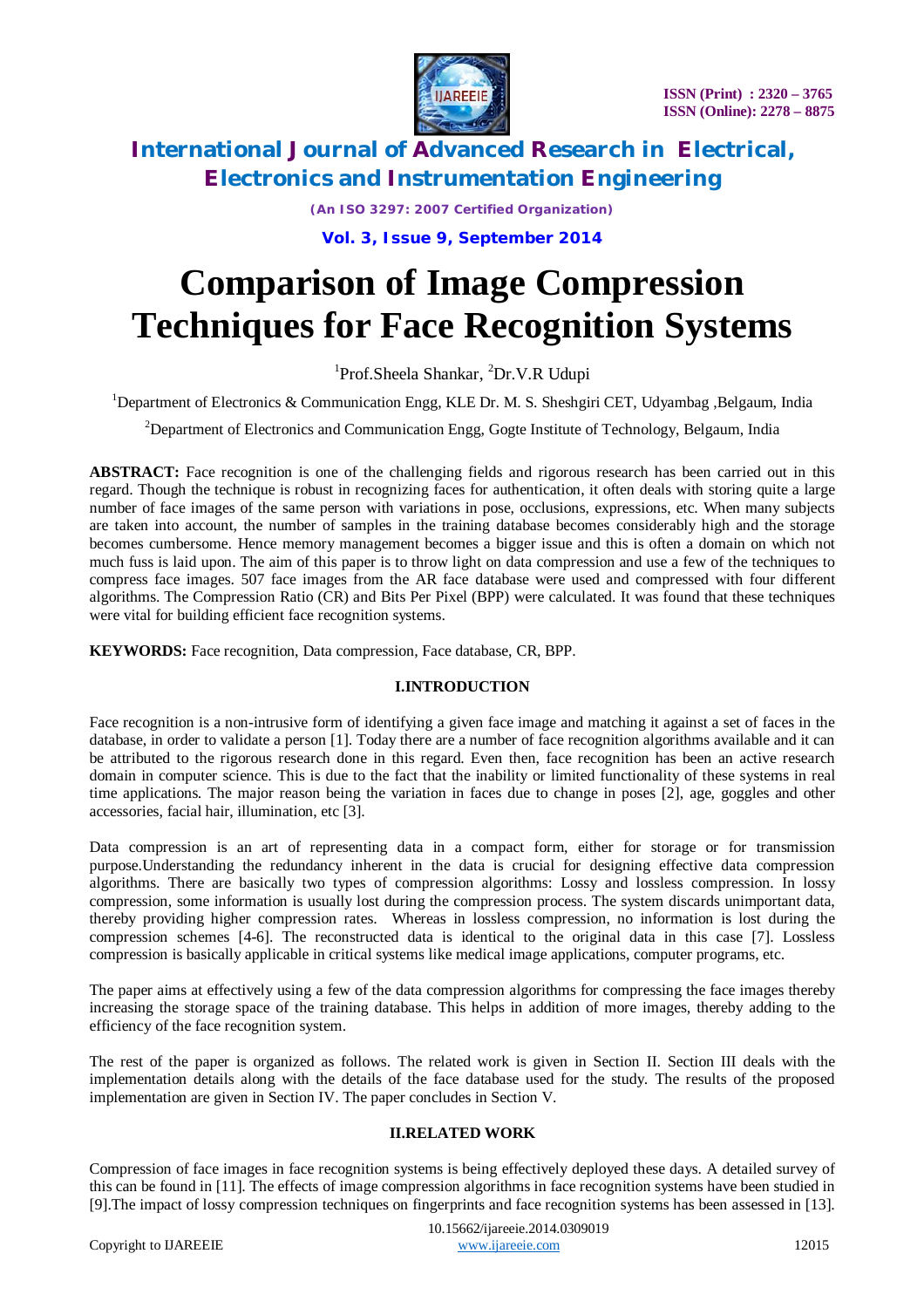

*(An ISO 3297: 2007 Certified Organization)*

### **Vol. 3, Issue 9, September 2014**

The techniques used were JPEG, JPEG2000 and WSQ. In [10] an algorithm is devised which works directly with JPEG compressed images by using the DCT features rendered by the JPEG standard. This has also avoided the overhead of decompressing the image before recognition. Currently the shift from 2D images to 3D images to achieve better recognition results has been carried out. The storage of 3D face data requires lots of memory when compared to its 2D counterpart. A method to compress 3D face data and using it for the face recognition purpose has been proposed as in [12].

### **III.IMPLEMENTATION**

Totally 507 face images from the AR face database were taken for the study. The images were arranged with proper labelling and were assessed using Matlab. The details of the face database used in the study are as given below:

#### *A. AR Face Database*

The database was created by Aleix Martinez and Robert Benavente in the Computer Vision Center (CVC) at the U.A.B. in the year 1988. It was the first database to include occlusions. The total number of subjects used here is 126 with 4000 total images. It provides provision for variation in illumination, frontal poses, expression, scarves, eye glasses, etc. [8]. The size of the RGB colour images is  $768 \times 576$  pixels. In a 2-week interval, the subjects face images were captured twice by subjecting them to 13 different conditions. Fig. 1 shows samples taken from the AR Face Database.



**Fig. 1 Sample images from AR Face database**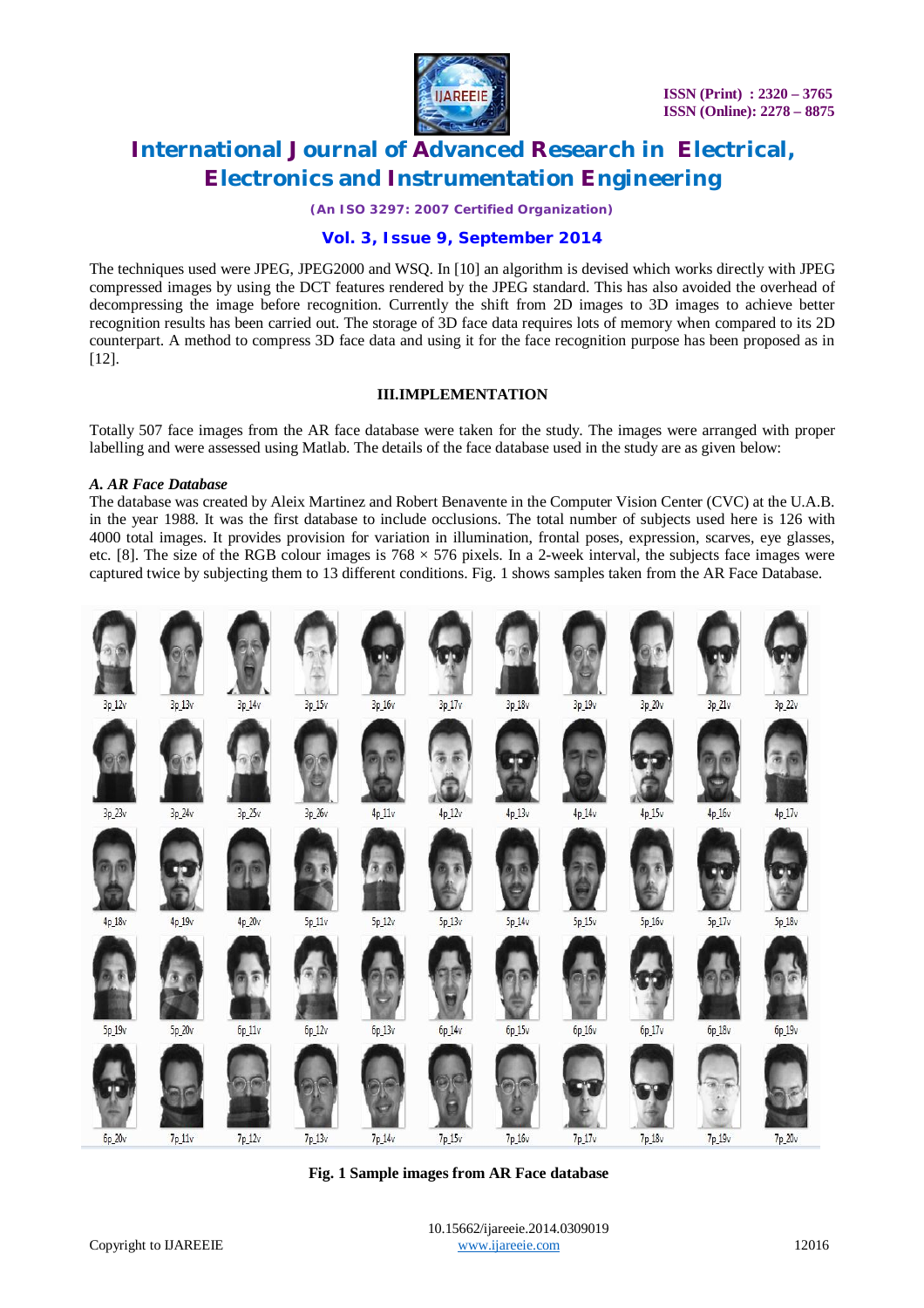

*(An ISO 3297: 2007 Certified Organization)*

### **Vol. 3, Issue 9, September 2014**

Each image was compressed using Progressive Coefficients Significance Methods (PCSM), Coefficients Thresholding Methods (CTM-1)and Coefficients Thresholding Methods (CTM-2). The tests used in these categories were:

1) Set Partitioning In Hierarchical Trees (SPIHT).

- 2) Subband thresholding of coefficients and Huffman encoding.
- 3) Global thresholding of coefficients and fixed encoding.
- 4) Global thresholding of coefficients and Huffman encoding.

In all the above cases, the Compression Ratio (CR) and Bits Per Pixel (BPP)were computed. The results are given in the results and discussion section.

### **IV.RESULTS AND DISCUSSIONS**

The values of CR and BPP for the tests conducted on the face images are given through Fig. 2 through 5 respectively. Note that CR indicates that the compressed image is stored using CR % of the initial storage size while BPP is the number of bits used to store one pixel of the image. Figures 2a, 3a, 4a, and 5a depict the compression ratios bestowed by the four algorithms. X axis represents the images and Y axis depicts the compression ratios for the corresponding images. It was found that the compression ratio returned by SPHIT algorithm was better when compared to the other algorithms. Figures 2b, 3b, 4b and 5b depict the Bits Per Pixel (BPP) for the compression algorithms. X axis represents the image numbers and the corresponding BPP returned by the compression algorithms are given along Y axis. It was found that the SPIHT algorithm gave better BPP values when compared to the rest.

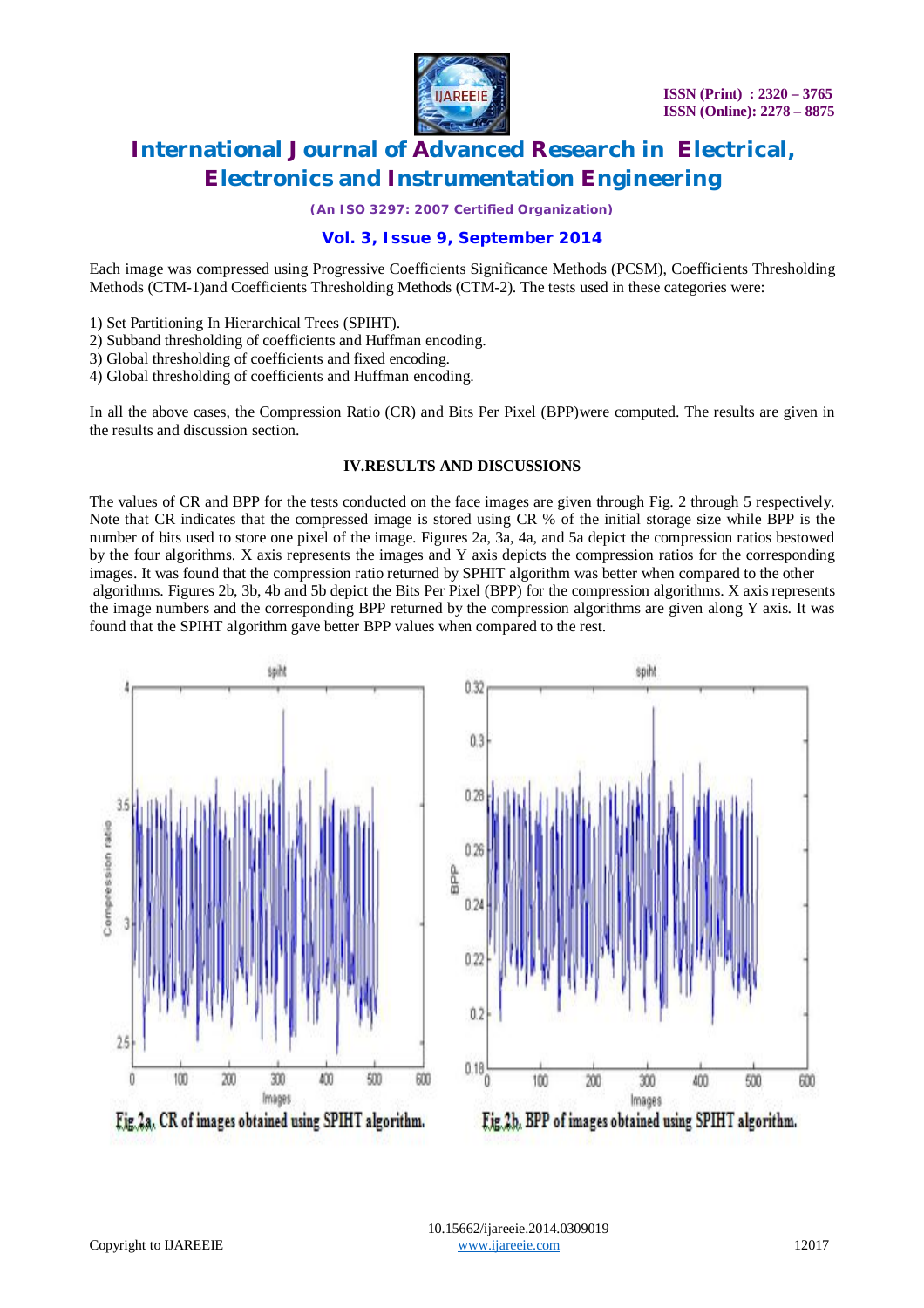

*(An ISO 3297: 2007 Certified Organization)*













Fig 3 a. CR of images obtained using Subband thresholding of Fig.3b, BPP of images obtained using Subband thresholding of coefficients and Huffman encoding algorithm.



Fig. 4b BPP of the images ming Global thresholding of coefficients. and fixed encoding.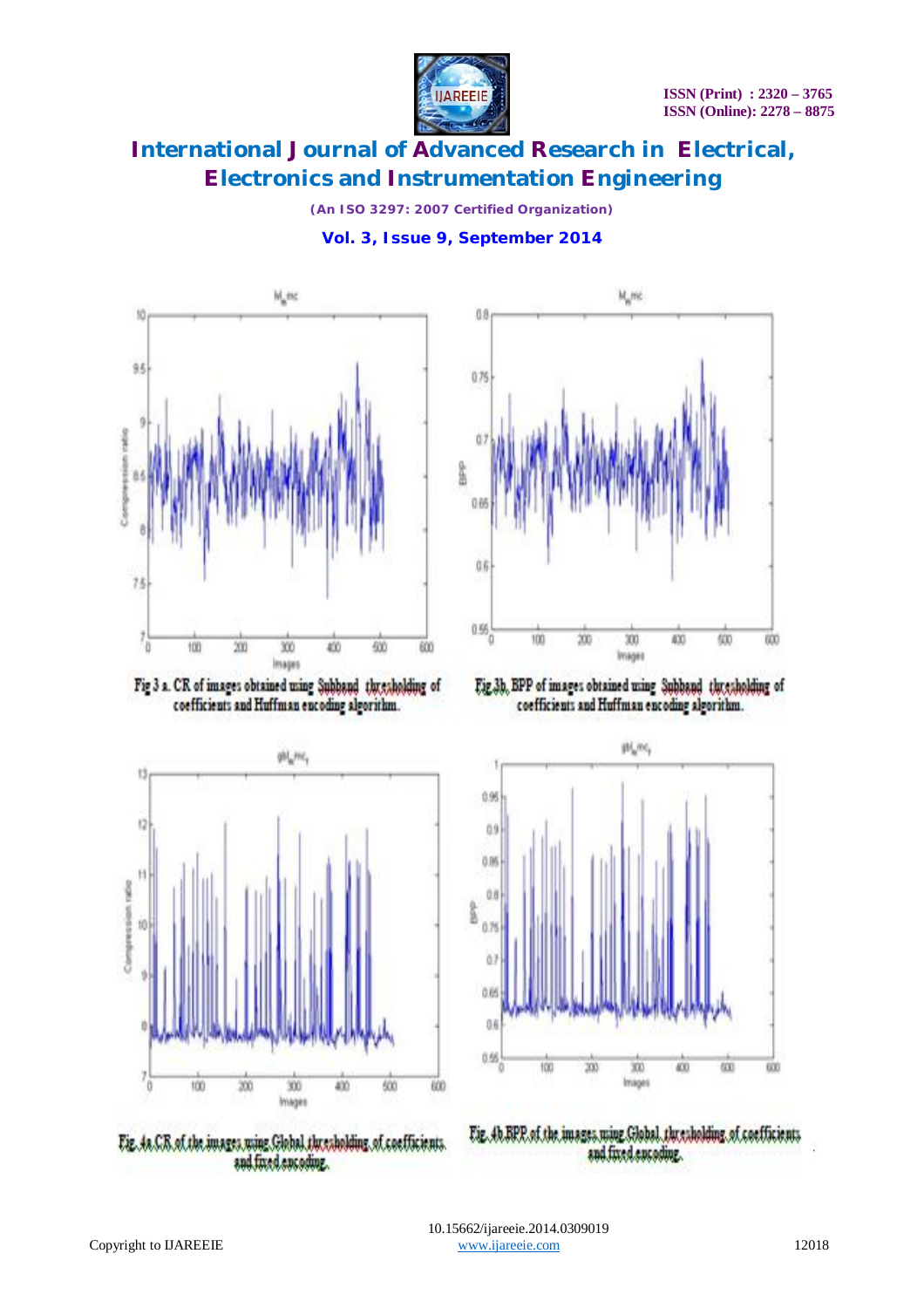

*(An ISO 3297: 2007 Certified Organization)*

**Vol. 3, Issue 9, September 2014**





Huffman encoding.

Fig.5b, BPP, of images, using, Global thresholding, of coefficients, and, Huffman encoding.

The paper aims at comparing the efficiencies of different image compression algorithms for using them in face recognition systems. The importance of image compression is stressed so as to facilitate more storage space for newer class of face images in the training database.

### **ACKNOWLEDGEMENTS**

The authors are immensely grateful to the valuable suggestions and help provided by the Department of Electronics and Communication Engineering, KLE Dr. M.S. Sheshagiri College of Engineering and Technology, Udyambag, Belgaum, Karnataka.

#### **REFERENCES**

- 1. Xiaozheng Zhang, Yongsheng Gao, "Face recognition across pose: A review", Pattern Recognition 42 (2009) 2876 2896, Elsevier.
- 2. doi: 10.1016/j.patcog.2009.04.017
- 3. Rabia Jafri, Hamid R. Arabnia, "A Survey of Face Recognition Techniques", Journal of Information Processing Systems, Vol.5, No.2, June 2009.
- 4. DOI : 10.3745/JIPS.2009.5.2.041 Sheela Shankar, Dr. V. R Udupi, "A Review on the Challenges Encountered in Biometric Based Authentication Techniques", Volume 2, Issue 6, June 2014, International Journal of Advance Research in Computer Science and Management Studies (IJARCSMS). ISSN: 2321-7782 (Online).
- 5. R. Sankaralingam, R. Orugani, and N. Touba, "Static compaction techniques to control scan vector power dissipation," in Proceedings of the IEEE VLSI Test Symposium (VTS '00), pp. 35–40, Montreal, Canada, May 2000.
- 6. Manber, U.; Myers, G. Suffix arrays: A new method for on-line string searches. SIAM J. Comput.1993, 22, 935–948. 2. Larsson, N.J.; Sadakane, K. Faster suffix sorting. Theoret. Comput. Sci. 2007, 317, 258–272.
- 7. CCSDS Secretariat, "Lossless Data Compression", The Consultative Committee for Space Data Systems.<br>8. Manzini G: Ferragina P. Engineering a lightweight suffix array construction algorithm Algorithmea 200
- 8. Manzini, G.; Ferragina, P. Engineering a lightweight suffix array construction algorithm.Algorithmca 2004, 40, 33–50.
- 9. Available at:http://www2.ece.ohio-state.edu/~aleix/ARdatabase.html
- 10. Delac, Kresimir, Mislav Grgic, and Sonja Grgic. "Image compression effects in face recognition systems." *Face Recognition* (2007): 75-92.
- 11. Eickeler, Stefan, Stefan Muller, and Gerhard Rigoll. "High quality face recognition in JPEG compressed images." In *Image Processing, 1999. ICIP 99. Proceedings. 1999 International Conference on*, vol. 1, pp. 672-676. IEEE, 1999.
- 12. Delac, Kresimir, Sonja Grgic, and Mislav Grgic. "Image Compression in Face Recognition-a Literature Survey." *Recent Advances in Face Recognition, edited by: Kresimir Delac, Mislav Grgic and Marian Stewart Bartlett* (2008): 236.
- 13. Chew, Wei Jen, Kah Phooi Seng, Wai Chong Chia, Li-Minn Ang, and Li Wern Chew. "3D Face Recognition System with Compression." In *Proceedings of the International MultiConference of Engineers and Computer Scientists*, vol. 1. 2009.